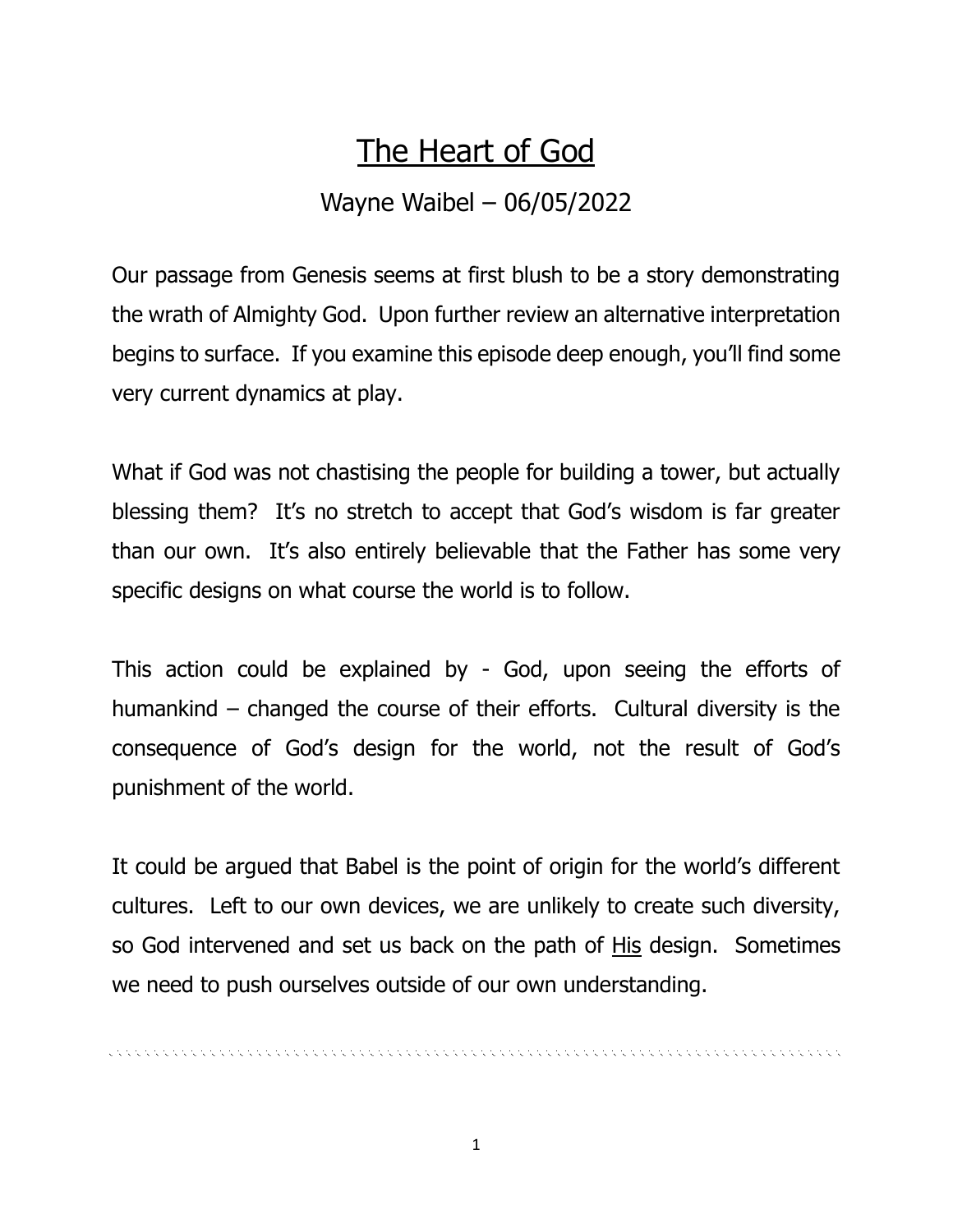We are all just passing through this life, limited in the amount of good and evil we can do, but also given the priceless opportunity for God to work in us for His glory. Our business in life is less to make something of ourselves than to find something worth doing and losing ourselves in it.

Unfortunately, you really have to dig deep these days in order to find inspired leadership, or solid examples of the life of love Jesus is talking about. Those kinds of things don't trend or even get exposed on either social media or the news in general. That kind of stuff is simply not sensational. It doesn't warrant coverage. It is out there, but again  $-$  you have to dig deep.

I'll give you an example. In the remote Arctic Svalbard Archipelago, there is what is referred to as the Doomsday Seed Bank. This vault houses every seed known on the planet and would be used in the event of a global crisis to restore the earth's resources.

And this little venture is funded privately by, among others, Monsanto, the Rockefeller Foundation, and a computer geek by the name of Bill Gates. They don't go around bragging about it, but they are certainly getting the job done.

2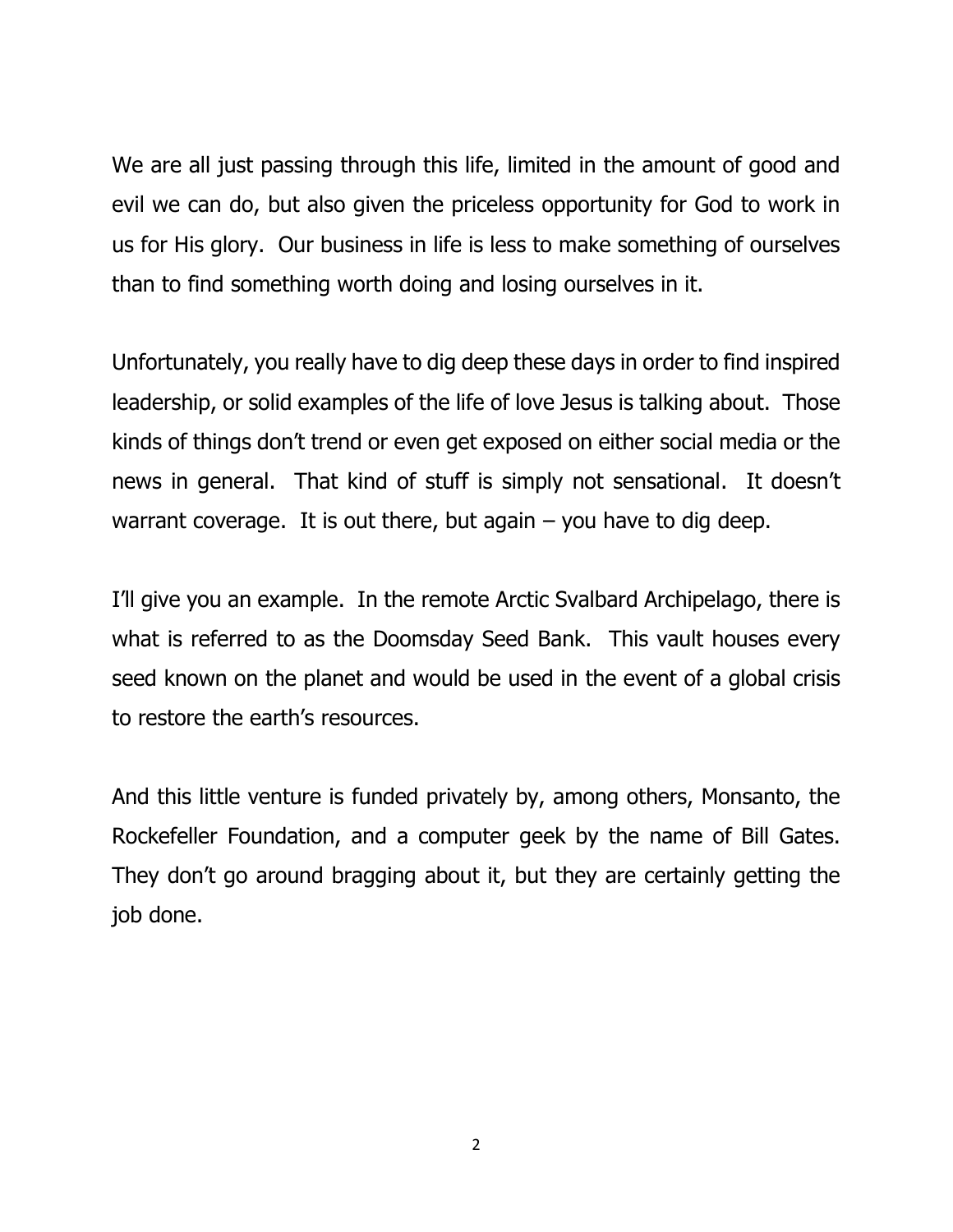It's as though the vast majority of what used to be considered news outlets are more concerned with turning profits then providing the kind of actual news that can result in a tiny bit of encouragement seeping into the fabric of empire.

The real problem these days is we're so conditioned to being spoon-fed our information that we're out of practice when it comes to doing our own research.

Philip was having the same problem with perception, which is what prompted him to ask Jesus to show them the Father. It's no wonder we can sometimes lose sight of the divine that is all around us. It happened to the disciples, and they were hanging with Jesus!

, a concert a concert and a concert and a concert and a concert and a concert and a concert and a concert and

The Lord needs to come down now and again to infuse a little diversity into our lives so that we can love Him more fully. The irony in all of this is that we spend so much time and energy trying to make a name for ourselves in this world; forgetting completely that our name is already written in the Book of Life.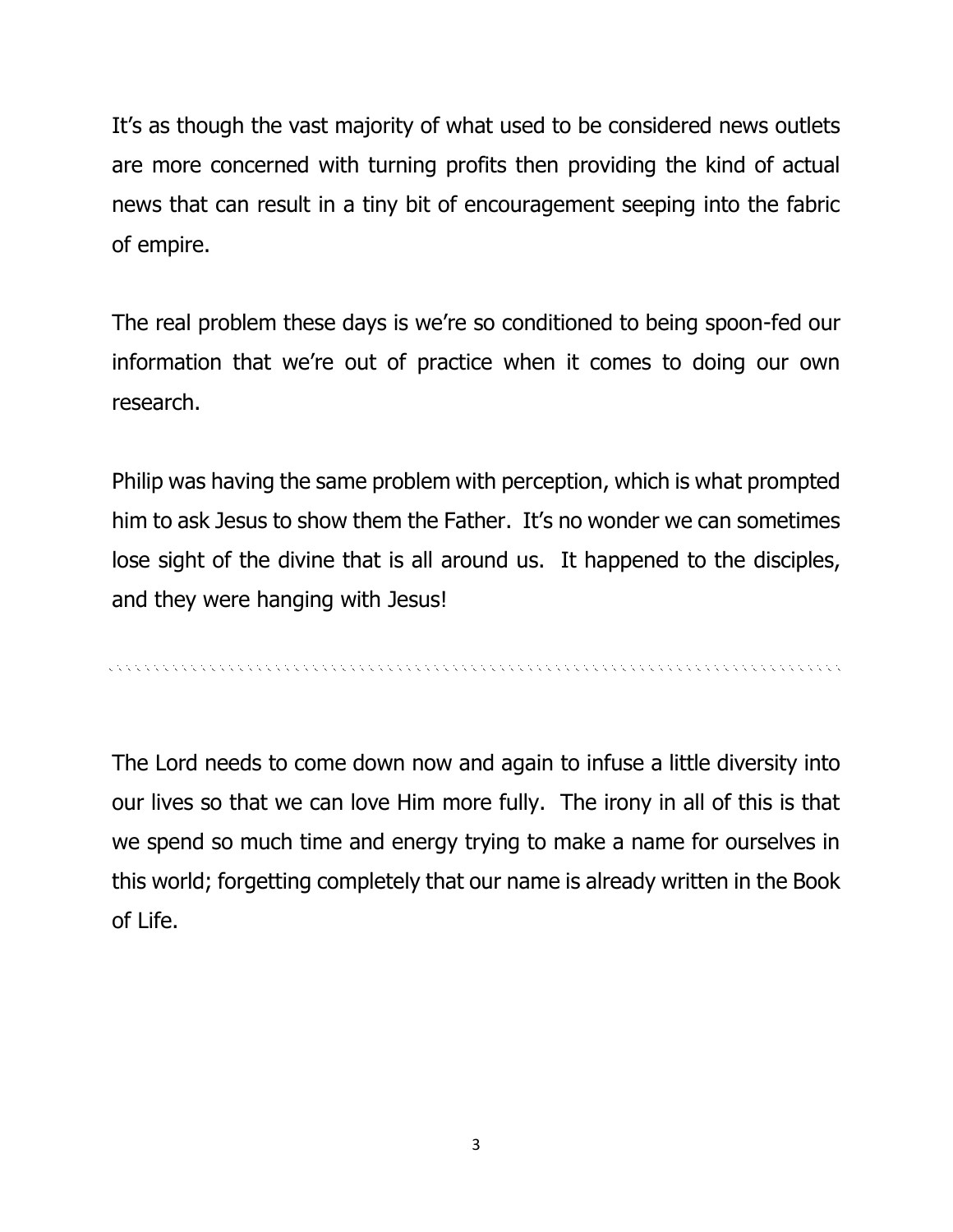We attempt some pretty crazy stunts  $-$  like building a tower that can reach to heaven. The good news in all this is that we have already been called. The good Lord is on our side and grants us grace. He was with the disciples to the tune of granting them His peace and His grace. They didn't earn it  $$ they didn't even ask for it, and still it was freely given.

Additionally, Christ promised that if they (and we) ask anything in His name, He will deliver. What a thing to believe. And all He ever asks of us is that we keep His commandments, and there's really only the two – love God with all your heart, soul, mind, and strength, and love one another as Jesus loves us.

The thing is, we have a connection with Jesus. The connection we have with Jesus is what we call faith, and it is not based on sight. In that sense, seeing is not believing, rather, seeing obviates the necessity of believing.

So when Philip asks Jesus to "show us the Father," Christ's response is both predictable and measured. "He who has seen me has seen the Father." In some ways, it's easier for us to believe having never seen either the Father or the Son.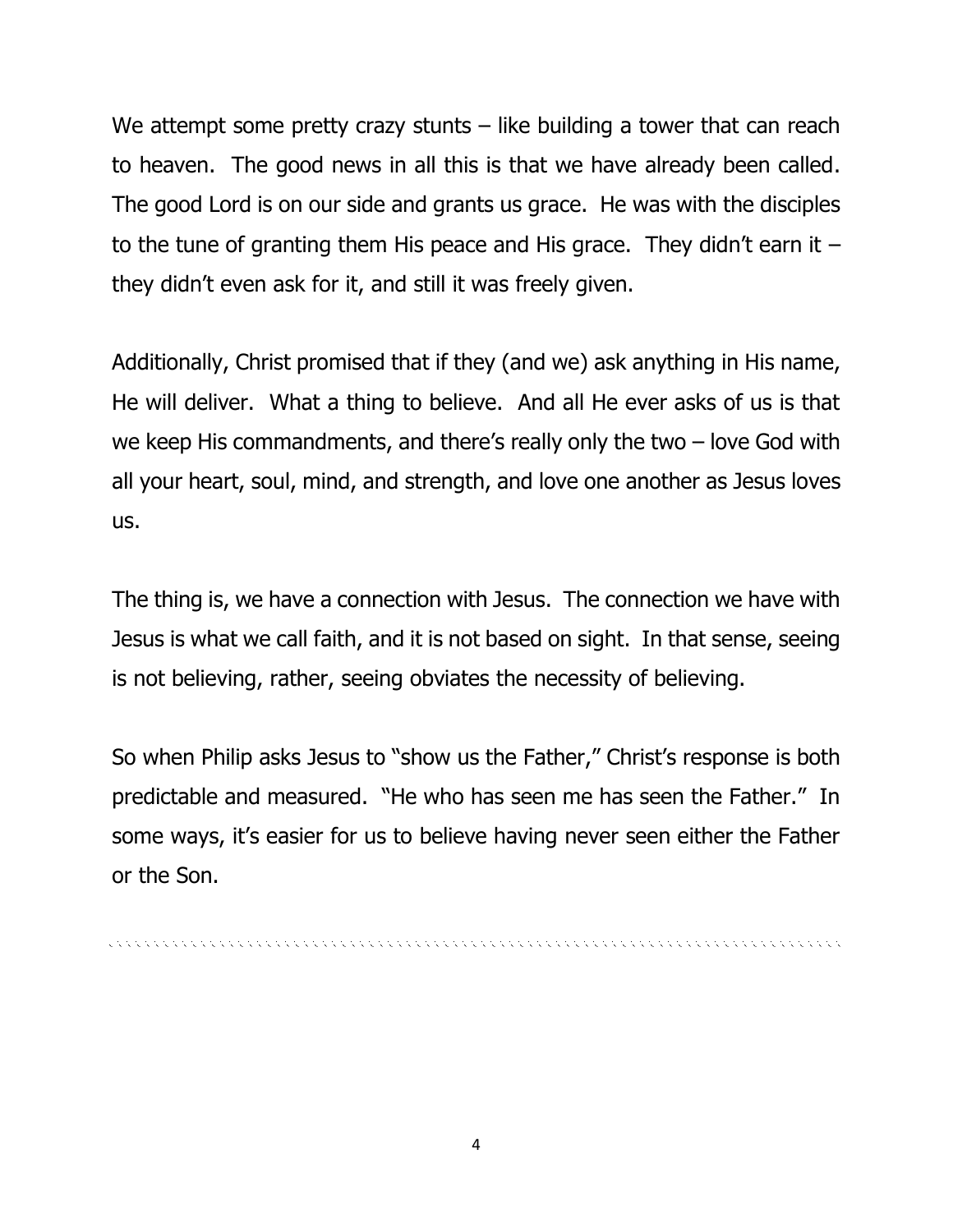We consider the seventh Sunday after Easter, Pentecost Sunday commemorating the descent of the Holy Spirit upon the Apostles and all followers of the Way. With that comes the charge to do something about it. It doesn't have to be anything dramatic or even noteworthy. It's like a discipline of sorts.

Jesus said, "Peace I leave with you, My peace I give to you; not as the world gives do I give to you." What He is talking about is a much more intimate form of peace. The kind of peace that flows from the Father – through the Son, and manifests in the Holy Spirit that rests within us. This kind of peace is so much more than simply the absence of hostilities.

We are such a blessed people. We not only enjoy the bounty of this great land, but the love and abiding affection of our heavenly Father through His most gracious Son. And again – we have these things not because we deserve them or have earned them. They are not attained. A God who delights in the joy of His children freely gives them.

I feel like I'm continuously repeating myself, and that's probably because the message is generally the same. I hate to belabor it, especially with you folks, because you so thoroughly live it every single day. When we talk about the Holy Spirit descending upon you it's a forgone conclusion. You, my friends, embody that which is right in the world.

5